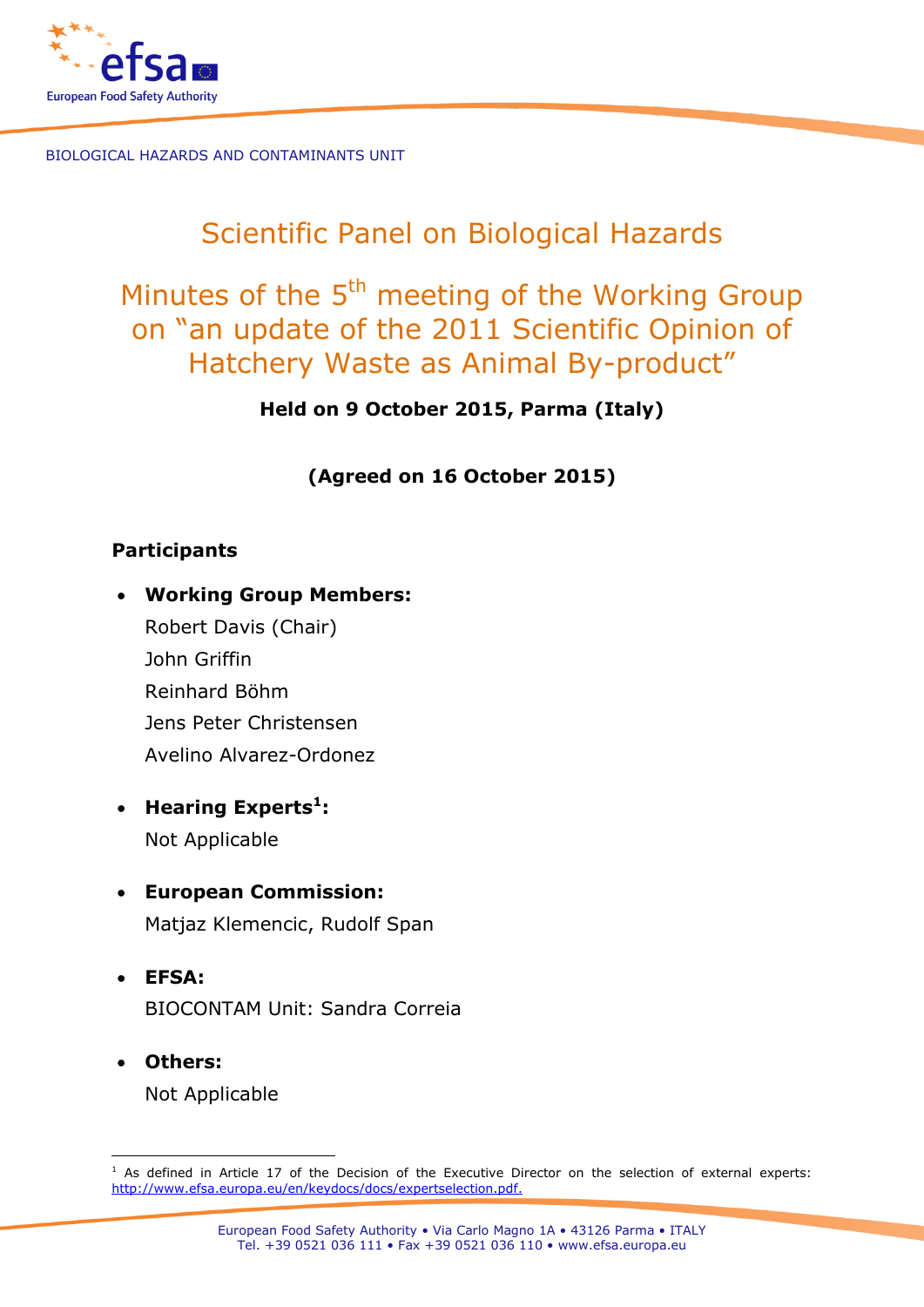

#### **1. Welcome and apologies for absence**

The Chair welcomed the participants.

Apologies were received from Mariano Domingo, Matjaz Klemencic, Rudolf Span (EC) and from Renata Leuschner (ALPHA Unit).

### **2. Adoption of agenda**

The agenda was adopted without changes.

#### **3. Declarations of Interest of Working Groups members**

In accordance with EFSA's Policy on Independence and Scientific Decision-Making Processes<sup>2</sup> and the Decision of the Executive Director on Declarations of Interest<sup>3,</sup> EFSA screened the Annual Declaration of Interest and the Specific Declaration of Interest filled in by the working group members invited for the present meeting. No Conflicts of Interest related to the issues discussed in this meeting have been identified during the screening process or at the Oral Declaration of Interest at the beginning of this meeting.

#### **4. Agreement of the minutes of the 4 th Working Group meeting held on 8 September 2015 in Parma.**

The minutes of the 4<sup>th</sup> Working Group meeting held on 8 September 2015 were agreed by written procedure on 21 September 2015.<sup>4</sup>

#### **5. Scientific topic for discussion**

#### **5.1. Hatchery Waste <sup>5</sup>**

-

The different sections of the draft opinion have been revised by the experts. As planned, the AHAW Panel during its plenary (22-23 September) discussed and endorsed the parts of the draft opinion linked to animal health. The BIOHAZ Panel also revised thoroughly the draft opinion during its plenary on 9-10 September. Input from both Panels were taken into consideration during the revision of the draft opinion. The WG agreed on the current version of the document. It will be shared with

<sup>2</sup> <http://www.efsa.europa.eu/en/keydocs/docs/independencepolicy.pdf>

<http://www.efsa.europa.eu/en/keydocs/docs/independencerules2014.pdf>

<sup>4</sup> <http://www.efsa.europa.eu/en/biohazwgs/docs/biohazhatcherywaste.pdf>

<sup>5</sup> <http://registerofquestions.efsa.europa.eu/roqFrontend/questionLoader?question=EFSA-Q-2014-00703>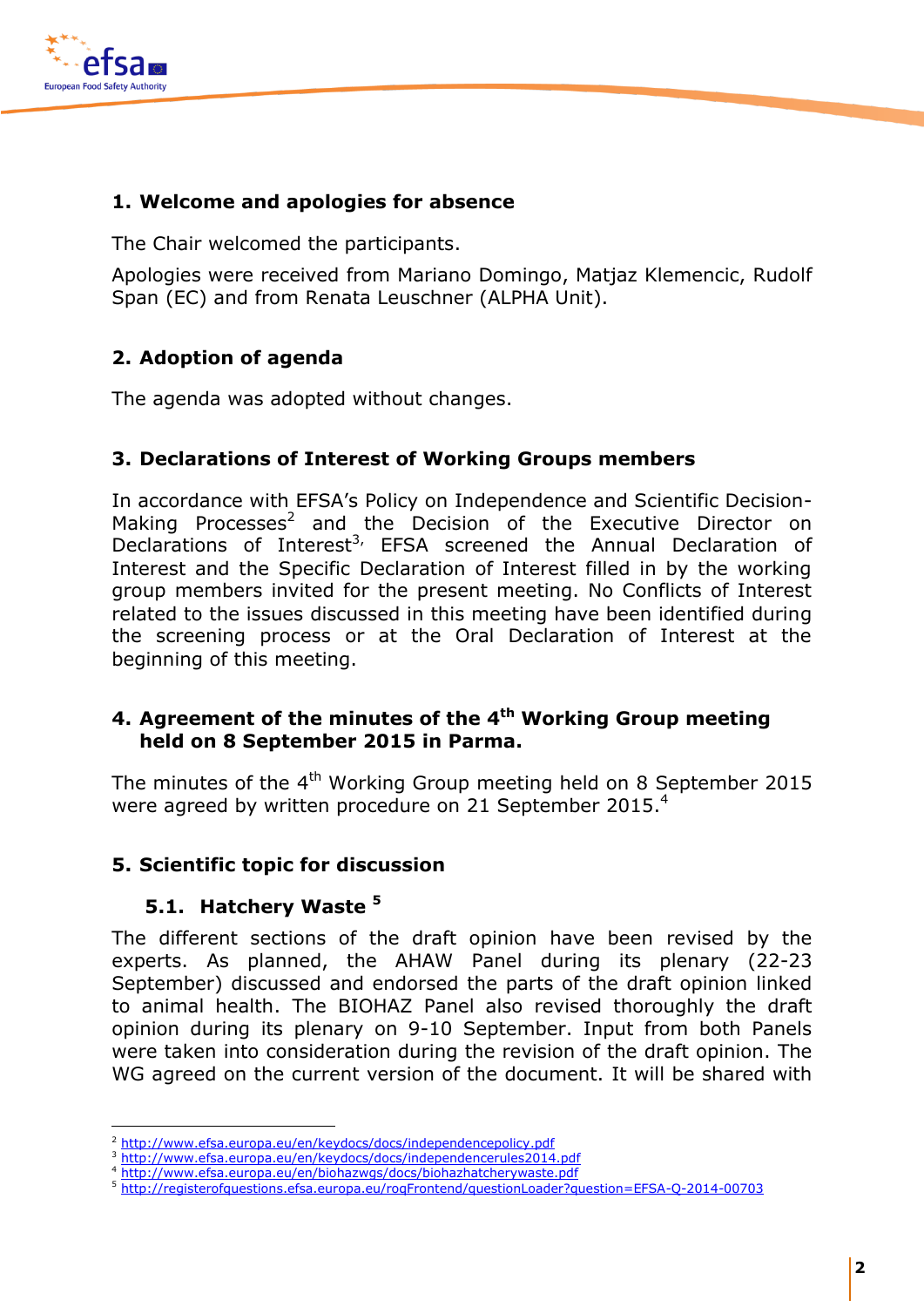

the BIOHAZ Panel for possible adoption during the next plenary (21-22 October).

## **6. Any Other Business**

Not Applicable

## **7. Next meetings**

None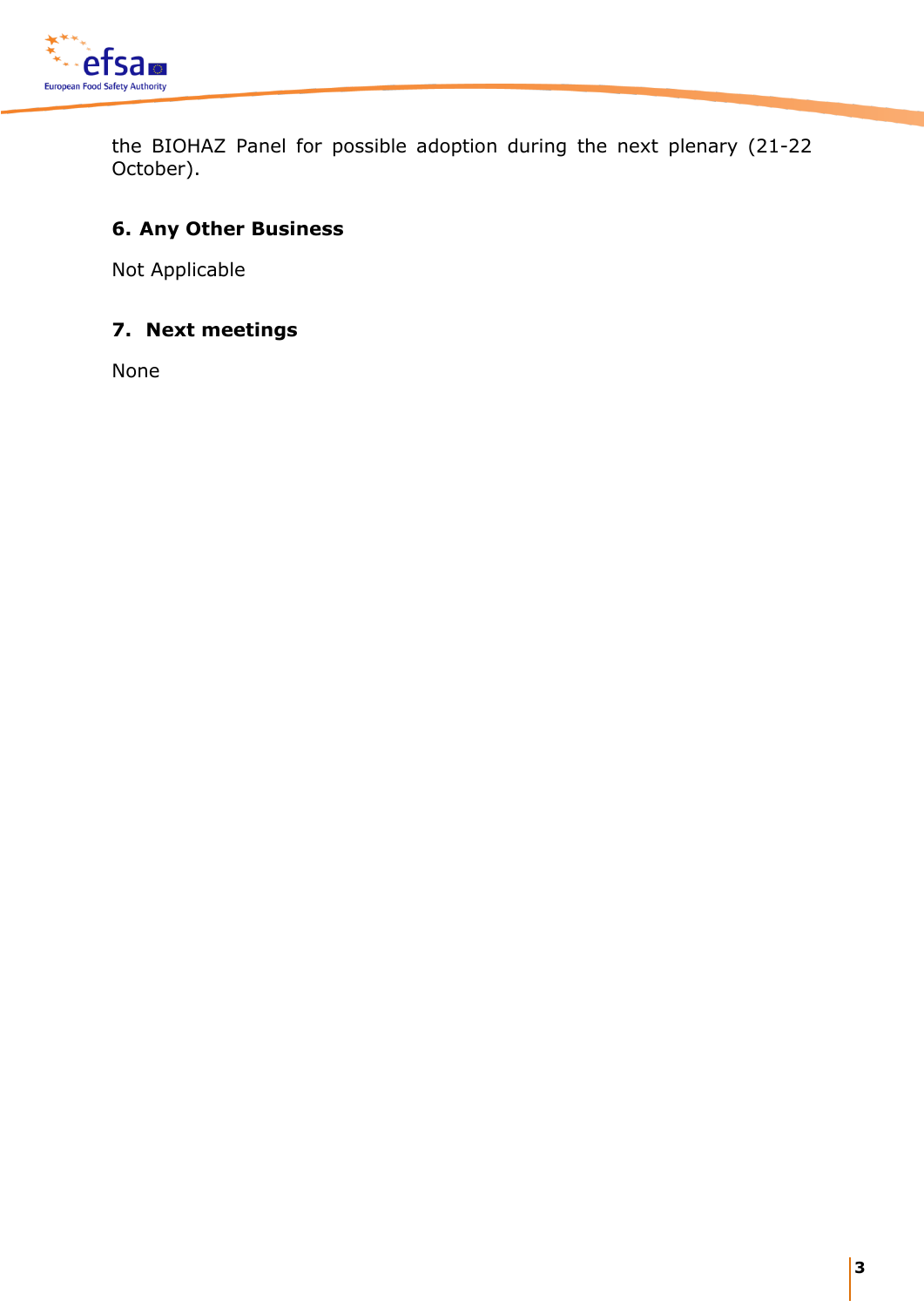

# Scientific Panel on Biological Hazards

# Minutes of the 4<sup>th</sup> meeting of the Working Group on "an update of the 2011 Scientific Opinion of Hatchery Waste as Animal By-product"

**Held on 8 September 2015, Parma (Italy)** 

## **(Agreed on 21 September 2015)**

## **Participants**

- **Working Group Members:**
	- Robert Davis (Chair) John Griffin Reinhard Böhm Mariano Domingo Avelino Alvarez-Ordonez
- **Hearing Experts<sup>1</sup> :** Not Applicable
- **European Commission:** Matjaz Klemencic, Rudolf Span
- **EFSA:**  BIOCONTAM Unit: Sandra Correia ALPHA Unit: Renata Leuschner
- **Others:** Not Applicable

<sup>-</sup> $1$  As defined in Article 17 of the Decision of the Executive Director on the selection of external experts: [http://www.efsa.europa.eu/en/keydocs/docs/expertselection.pdf.](http://www.efsa.europa.eu/en/keydocs/docs/expertselection.pdf)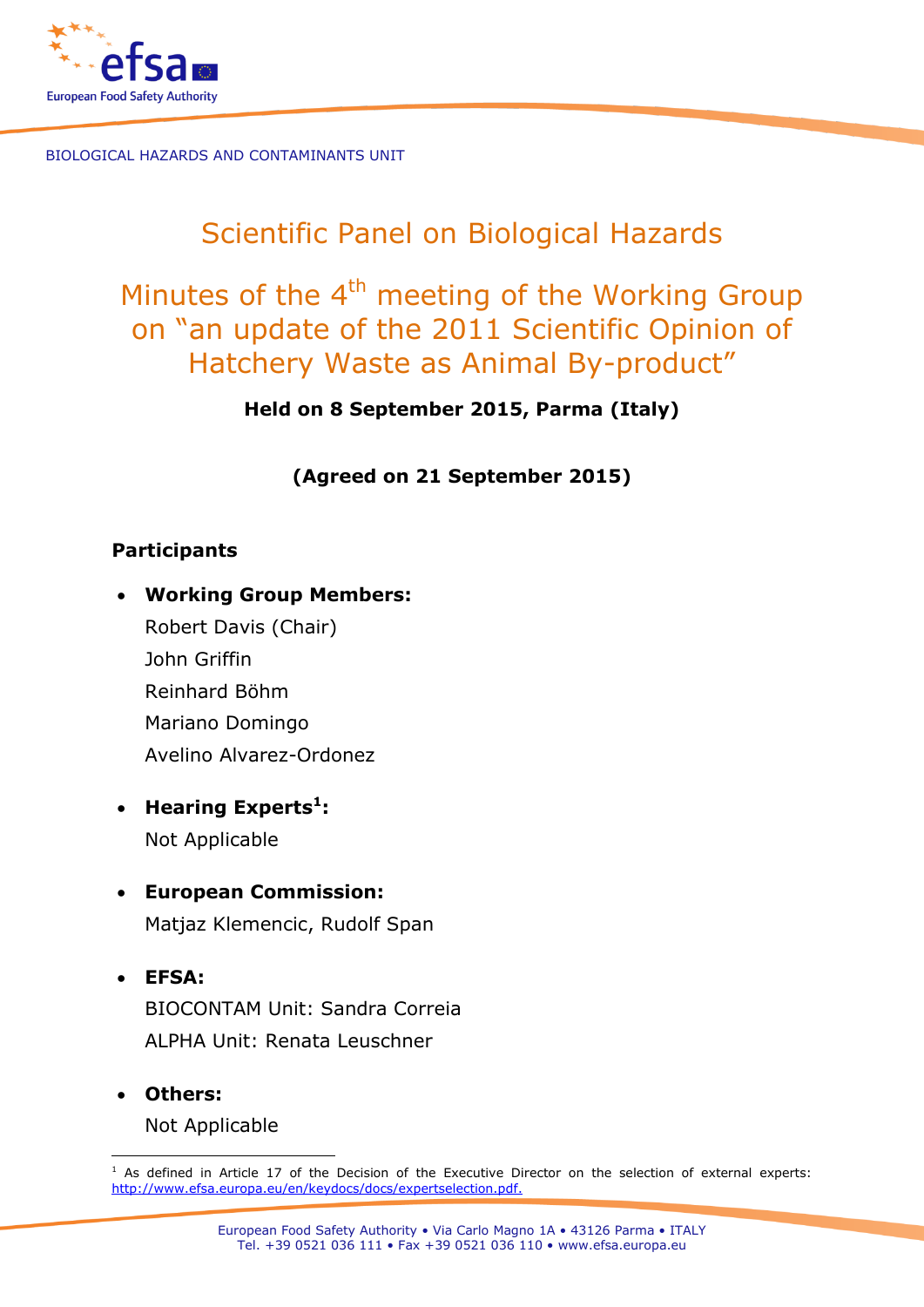

#### **1. Welcome and apologies for absence**

The Chair welcomed the participants.

Apologies were received from Jens Peter Christensen and from Matjaz Klemencic, Rudolf Span (EC).

### **2. Adoption of agenda**

The agenda was adopted without changes.

#### **3. Declarations of Interest of Working Groups members**

In accordance with EFSA's Policy on Independence and Scientific Decision-Making Processes<sup>2</sup> and the Decision of the Executive Director on Declarations of Interest<sup>3,</sup> EFSA screened the Annual Declaration of Interest and the Specific Declaration of Interest filled in by the working group members invited for the present meeting. No Conflicts of Interest related to the issues discussed in this meeting have been identified during the screening process or at the Oral Declaration of Interest at the beginning of this meeting.

#### **4. Agreement of the minutes of the 3 rd Working Group meeting held on 27 May 2015 in Parma.**

The minutes of the 3<sup>rd</sup> Working Group meeting held on 27 May 2015 were agreed by written procedure on 8 June 2015. $<sup>4</sup>$ </sup>

#### **5. Scientific topic for discussion**

### **5.1. Hatchery Waste <sup>5</sup>**

-

The different sections of the draft opinion have been further revised by the experts. As planned, the AHAW Panel will discuss the draft opinion for possible endorsement of the parts linked to animal health during the next plenary (22-23 Sept). The WG agreed on the tasks to be completed by the WG Experts and EFSA's secretariat before the next WG meeting.

<http://www.efsa.europa.eu/en/keydocs/docs/independencepolicy.pdf>

<http://www.efsa.europa.eu/en/keydocs/docs/independencerules2014.pdf>

<sup>4</sup> <http://www.efsa.europa.eu/en/biohazwgs/docs/biohazhatcherywaste.pdf>

<sup>5</sup> <http://registerofquestions.efsa.europa.eu/roqFrontend/questionLoader?question=EFSA-Q-2014-00703>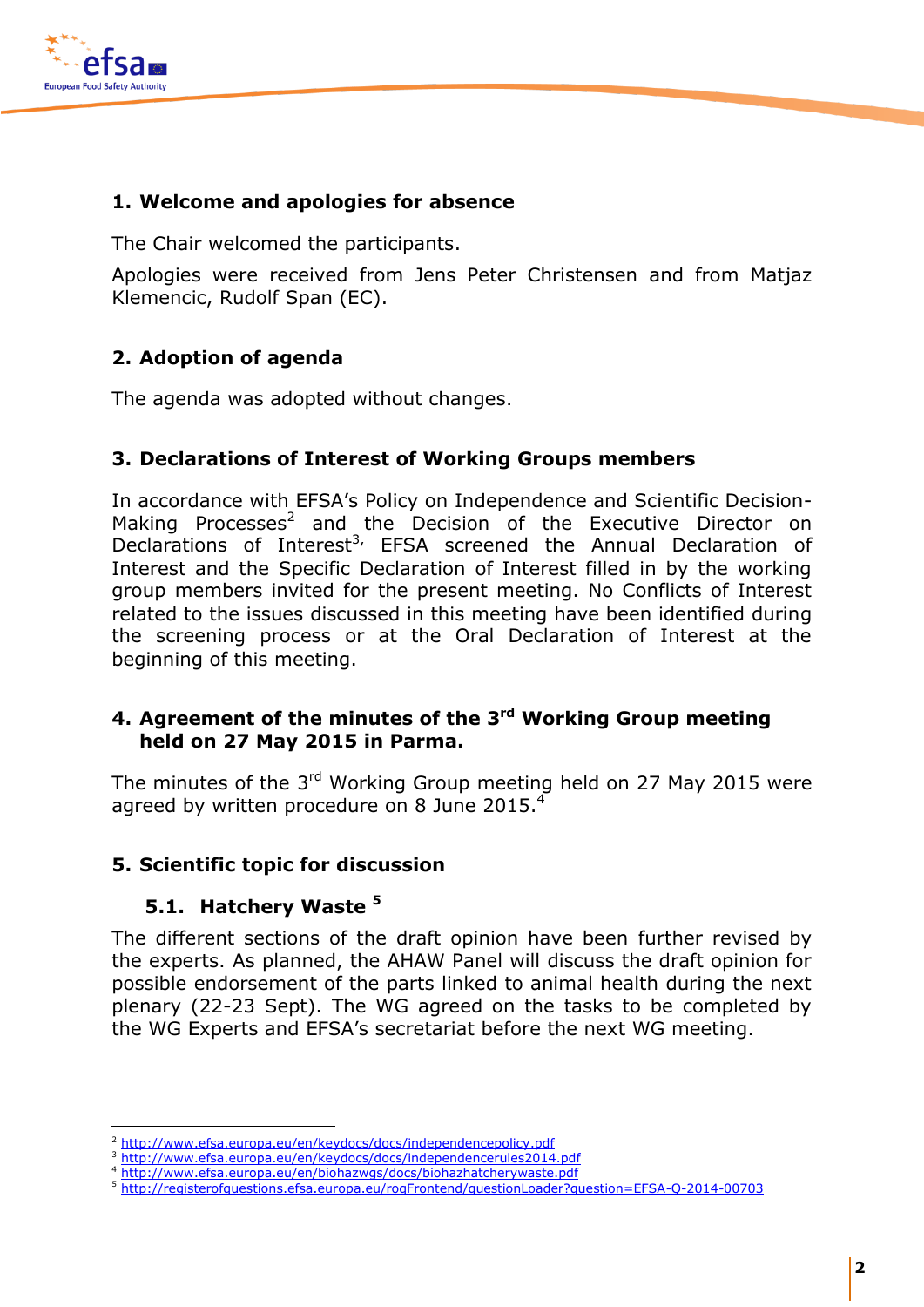

## **6. Any Other Business**

Not Applicable

## **7. Next meetings**

5<sup>th</sup> Meeting: 9 October web/teleconference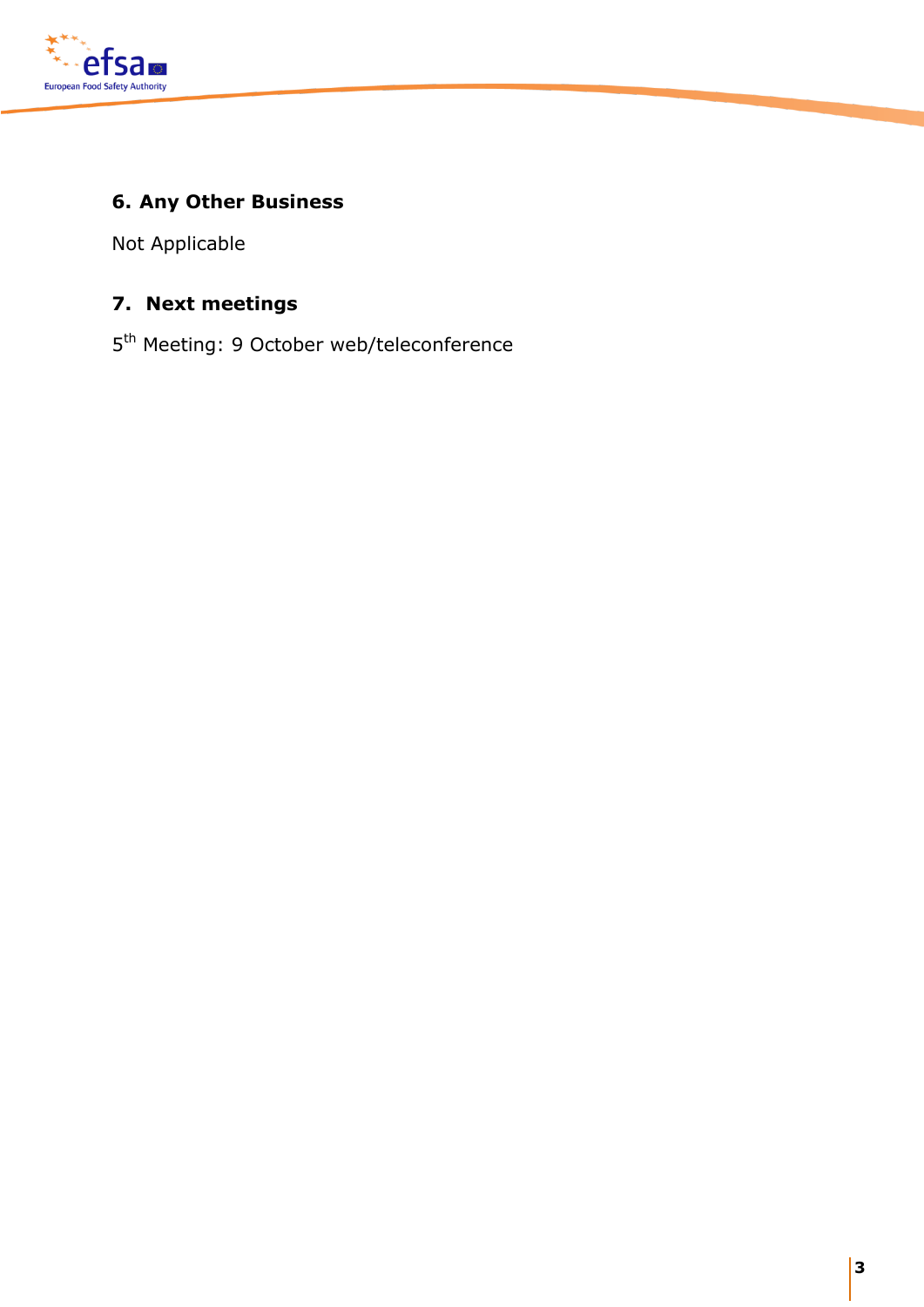

# Scientific Panel on Biological Hazards

# Minutes of the 3<sup>rd</sup> meeting of the Working Group on "an update of the 2011 Scientific Opinion of Hatchery Waste as Animal By-product"

**Held on 27 May 2015, Parma (Italy)** 

**(Agreed on 8 June 2015)**

## **Participants**

- **Working Group Members:** John Griffin (Chair) Reinhard Böhm Mariano Domingo has participated via teleconference until 11 am Jens Peter Christensen Robert Davis Avelino Alvarez-Ordonez
- **Hearing Experts<sup>1</sup> :** Not Applicable
- **European Commission:** Matjaz Klemencic, Rudolf Span
- **EFSA:**  BIOCONTAM Unit: Sandra Correia, Angel Ortiz Pelaez
- **Others:**

Not Applicable

<sup>-</sup> $1$  As defined in Article 17 of the Decision of the Executive Director on the selection of external experts: [http://www.efsa.europa.eu/en/keydocs/docs/expertselection.pdf.](http://www.efsa.europa.eu/en/keydocs/docs/expertselection.pdf)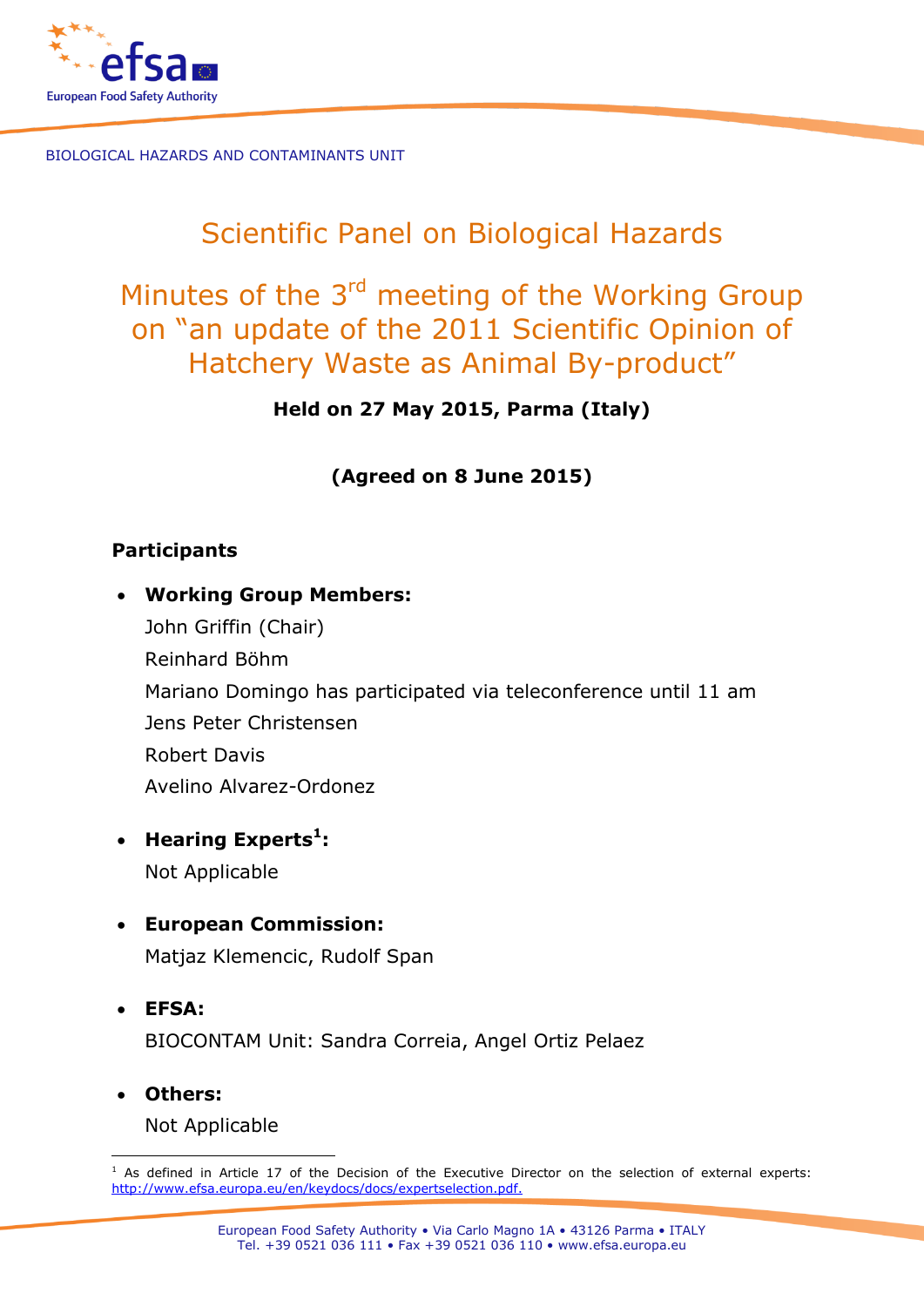

#### **1. Welcome and apologies for absence**

The Chair welcomed the participants. Apologies were received from Matjaz Klemencic, Rudolf Span (EC).

### **2. Adoption of agenda**

The agenda was adopted without changes.

#### **3. Declarations of Interest of Working Groups members**

In accordance with EFSA's Policy on Independence and Scientific Decision-Making Processes<sup>2</sup> and the Decision of the Executive Director on Declarations of Interest<sup>3,</sup> EFSA screened the Annual Declaration of Interest and the Specific Declaration of Interest filled in by the working group members invited for the present meeting. No Conflicts of Interest related to the issues discussed in this meeting have been identified during the screening process or at the Oral Declaration of Interest at the beginning of this meeting.

#### **4. Agreement of the minutes of the 2<sup>nd</sup> Working Group meeting held on 7 May 2015 by WEB/TELE-conference.**

The minutes of the  $2^{nd}$  Working Group meeting held on 7 May 2015 were agreed by written procedure on 13 May 2015. $<sup>4</sup>$ </sup>

### **5. Scientific topic for discussion**

### **5.1. Hatchery Waste <sup>5</sup>**

The different sections of the draft opinion have been further revised by the experts. Special focus was given to the data and methodology section and to the evaluation of the uncertainty associated to the experimental studies described. The WG agreed on the tasks to be completed by the WG Experts and EFSA's secretariat before the next WG meeting.

### **6. Any Other Business**

Not Applicable

<sup>-</sup><sup>2</sup> <http://www.efsa.europa.eu/en/keydocs/docs/independencepolicy.pdf>

<http://www.efsa.europa.eu/en/keydocs/docs/independencerules2014.pdf>

<sup>4</sup> <http://www.efsa.europa.eu/en/biohazwgs/docs/biohazhatcherywaste.pdf>

<sup>5</sup> <http://registerofquestions.efsa.europa.eu/roqFrontend/questionLoader?question=EFSA-Q-2014-00703>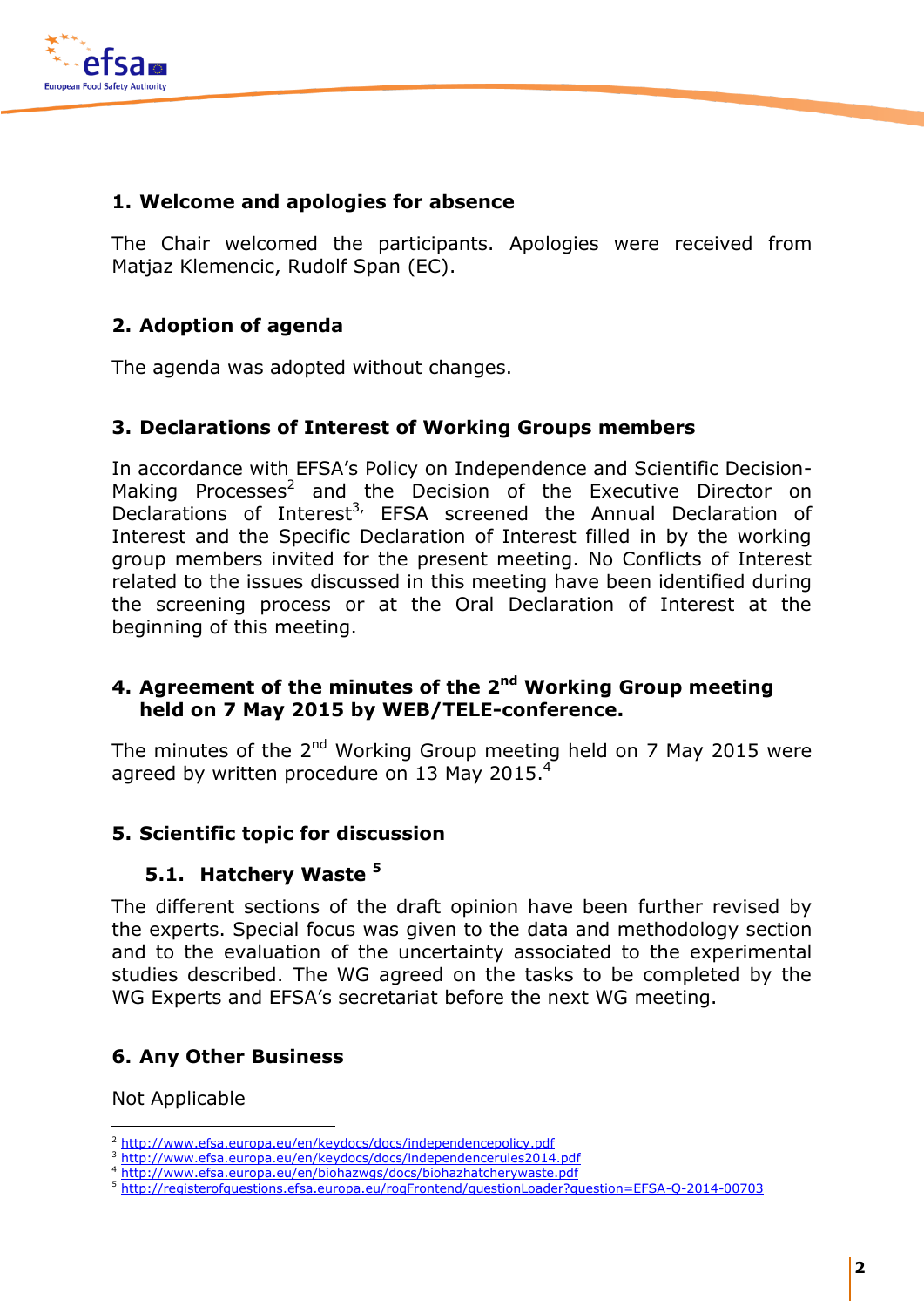

## **7. Next meetings**

4<sup>th</sup> Meeting: 8 September in Parma

5<sup>th</sup> Meeting: 9 October web/teleconference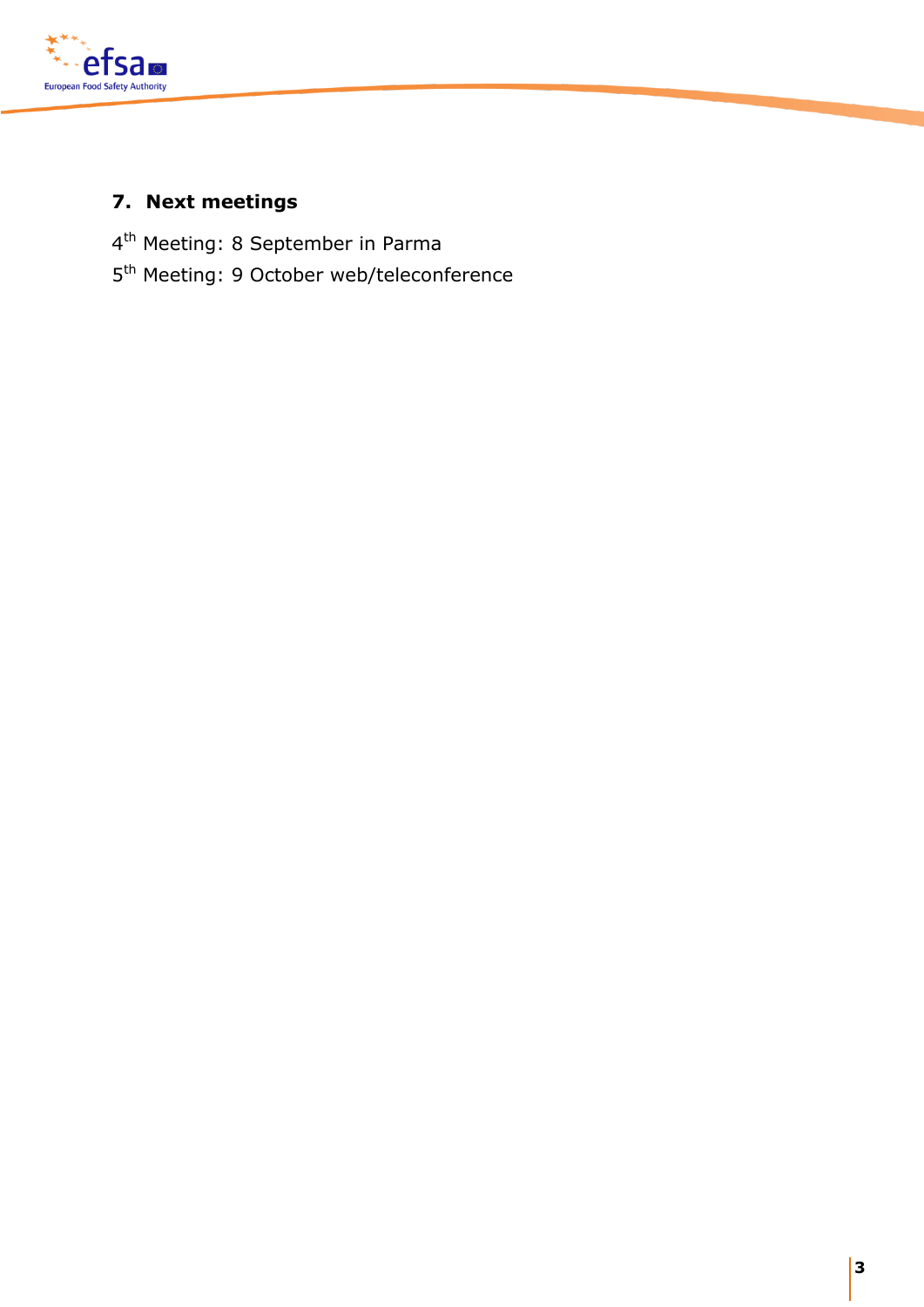

# Scientific Panel on Biological Hazards

# Minutes of the 2<sup>nd</sup> meeting of the Working Group on "an update of the 2011 Scientific Opinion of Hatchery Waste as Animal By-product"

**WEB/TELE -conference, 7 May 2015**

**(Agreed on 13 May 2015)**

## **Participants**

- **Working Group Members:**
	- John Griffin (Chair) Reinhard Böhm Mariano Domingo Jens Peter Christensen Robert Davis Avelino Alvarez-Ordonez
- **Hearing Experts<sup>1</sup> :** Not Applicable
- **European Commission:**
	- Rudolf Span (SANTE)
- **EFSA:**  BIOCONTAM Unit: Sandra Correia, Angel Ortiz Pelaez ALPHA Unit: Renata Leuschner
- **Others:**

-

 $<sup>1</sup>$  As defined in Article 17 of the Decision of the Executive Director on the selection of external experts:</sup> [http://www.efsa.europa.eu/en/keydocs/docs/expertselection.pdf.](http://www.efsa.europa.eu/en/keydocs/docs/expertselection.pdf)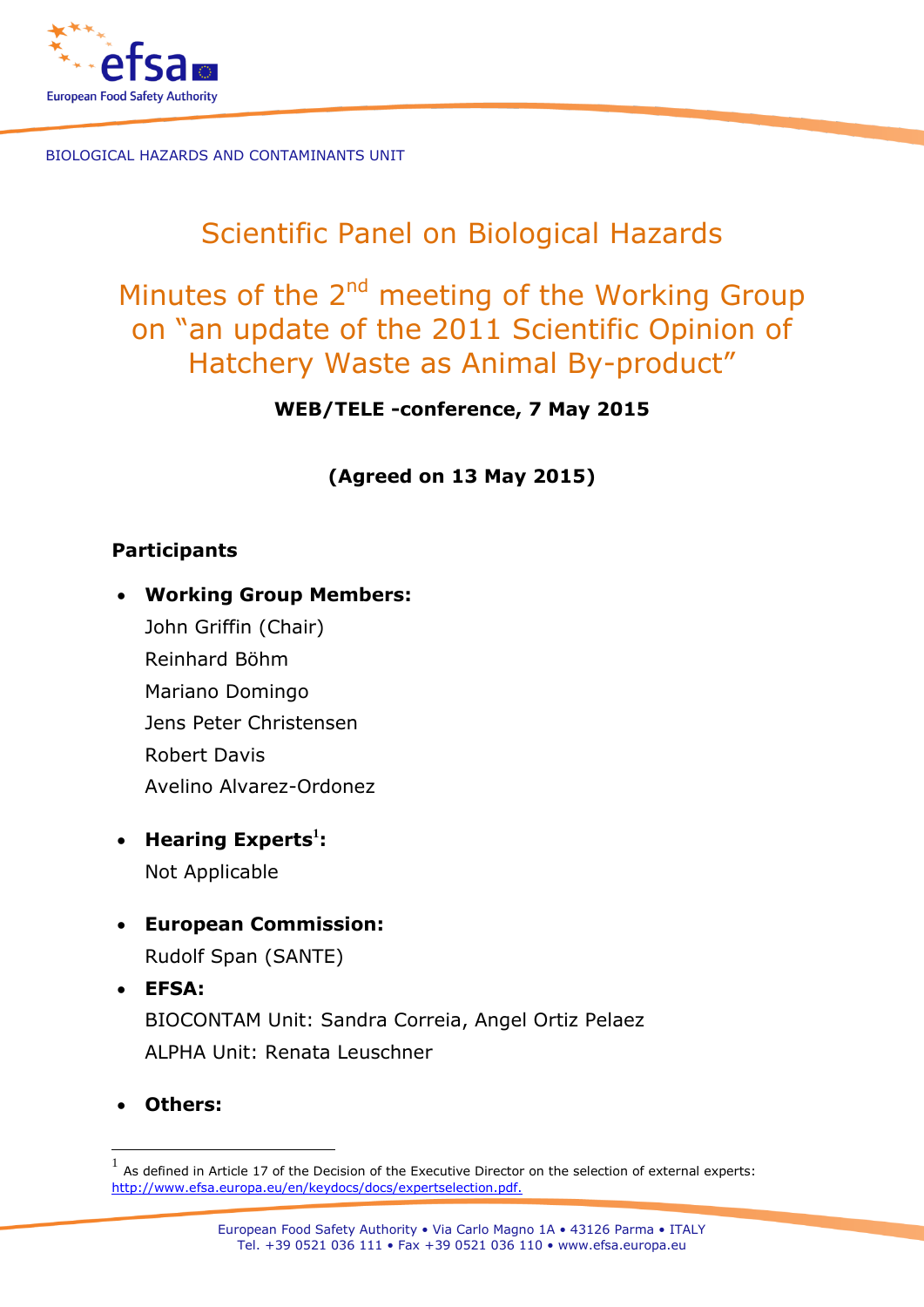

Not Applicable

### **1. Welcome and apologies for absence**

The Chair welcomed the participants. No apologies were received.

### **2. Adoption of agenda**

The agenda was adopted with the inclusion of two further points, the  $1<sup>st</sup>$ on the email received from the EC in reply to a question raised after the last WG meeting on 18 March and the  $2^{nd}$  on the feedback from the last plenaries from BIOHAZ and AHAW Panels.

#### **3. Declarations of Interest of Working Groups members**

In accordance with EFSA's Policy on Independence and Scientific Decision-Making Processes<sup>2</sup> and the Decision of the Executive Director on Declarations of Interest<sup>3,</sup> EFSA screened the Annual Declaration of Interest and the Specific Declaration of Interest filled in by the working group members invited for the present meeting. No Conflicts of Interest related to the issues discussed in this meeting have been identified during the screening process or at the Oral Declaration of Interest at the beginning of this meeting.

#### **4. Agreement of the minutes of the 1 st Working Group meeting held on 18 March 2015 by WEB/TELE-conference.**

The minutes of the  $1^{\text{st}}$  Working Group meeting held on 18 March 2015 were agreed by written procedure on 25 March 2015.<sup>4</sup>

#### **5. Scientific topic for discussion**

### **5.1. Hatchery Waste<sup>5</sup>**

-

The different sections of the draft opinion have been thoroughly revised by the experts. Special focus was given to the hazard identification. The uncertainty associated with the estimates presented from the experimental studies described will be included in a separate section. The WG agreed on the tasks to be completed by the WG Experts and EFSA's secretariat before the next WG meeting.

<sup>2</sup> <http://www.efsa.europa.eu/en/keydocs/docs/independencepolicy.pdf>

<http://www.efsa.europa.eu/en/keydocs/docs/independencerules2014.pdf>

<sup>4</sup> <http://www.efsa.europa.eu/en/biohazwgs/docs/biohazhatcherywaste.pdf>

<sup>5</sup> <http://registerofquestions.efsa.europa.eu/roqFrontend/questionLoader?question=EFSA-Q-2014-00703>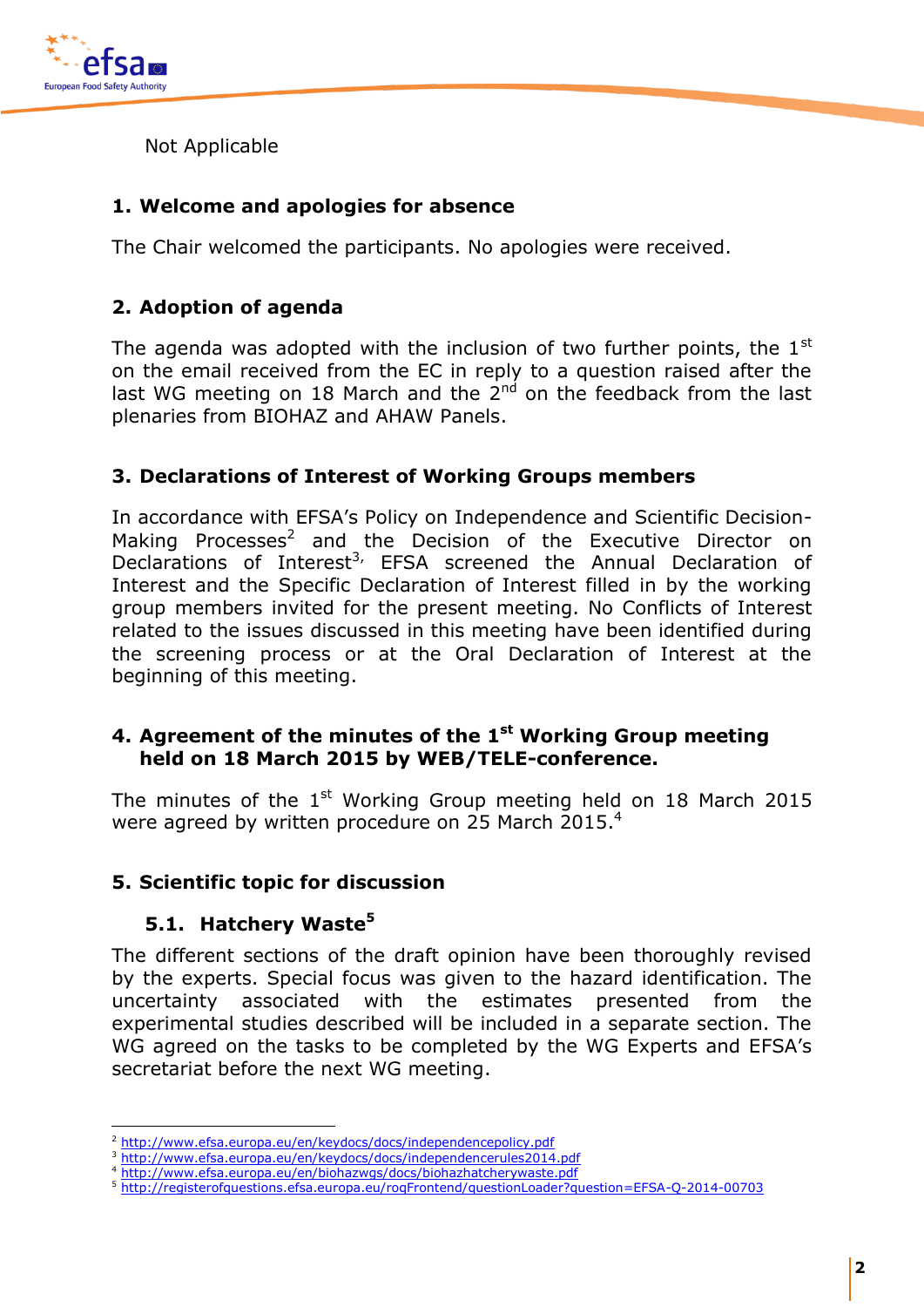

## **6. Any Other Business**

Not Applicable

## **7. Next meetings**

- 3<sup>rd</sup> Meeting: 27 May in Parma
- 4<sup>th</sup> Meeting: 8 September in Parma
- 5<sup>th</sup> Meeting: 9 October web/teleconference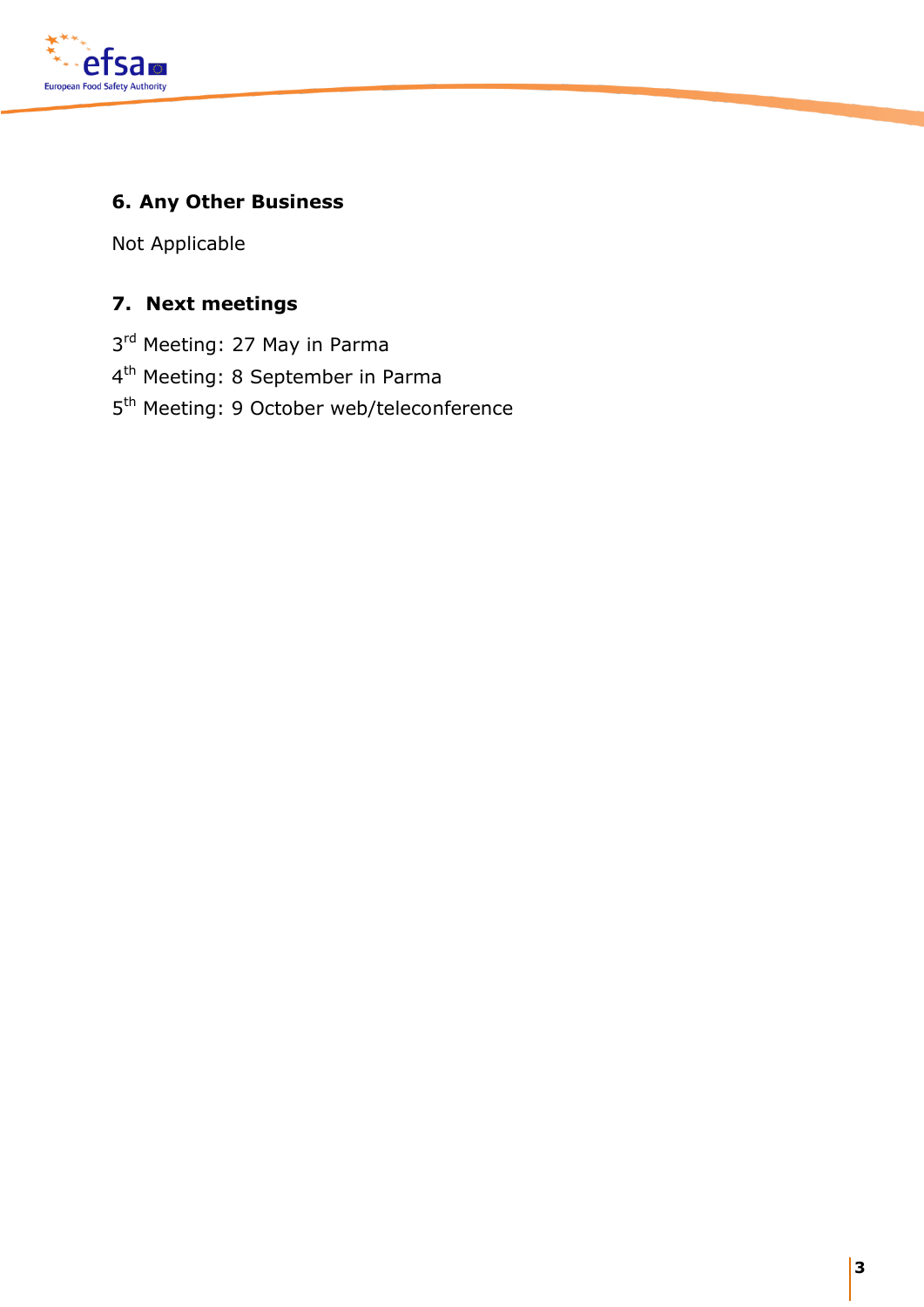

#### **Biological hazards and contaminants Unit**

#### **Scientific Panel on Biological Hazards**

#### **Minutes of the 1st meeting of the Working Group on "an update of the 2011 Scientific Opinion of Hatchery Waste as Animal By-product"**

**by WEB-conference, 18 March 2015** 

**(Agreed on 25 March 2015)** 

#### **Participants**

#### • **Working Group Members:**

- John Griffin (Chair)
- Christophe Nguyen-the
- Reinhard Böhm
- Mariano Domingo
- Jens Peter Christensen
- Robert Davis

#### • **Hearing Experts<sup>1</sup> :**

- Not Applicable
- **European Commission:** 
	- Rudolf Span (SANTE)
- **EFSA:** 
	- BIOHAZ: Sandra Correia, Angel Ortiz Pelaez
- **Others:** 
	- Not Applicable

#### **1. Welcome and apologies for absence**

The Chair welcomed the participants. Apologies were received from Avelino Alvarez-Ordonez.

#### **2. Adoption of agenda**

 $\overline{1}$ 

The agenda was adopted with a minor change in point 5: 'Documentation submitted by the applicant to be replaced by 'Documentation included in the mandate'

 $1$  As defined in Article 17 of the Decision of the Executive Director on the selection of external experts: http://www.efsa.europa.eu/en/keydocs/docs/expertselection.pdf.